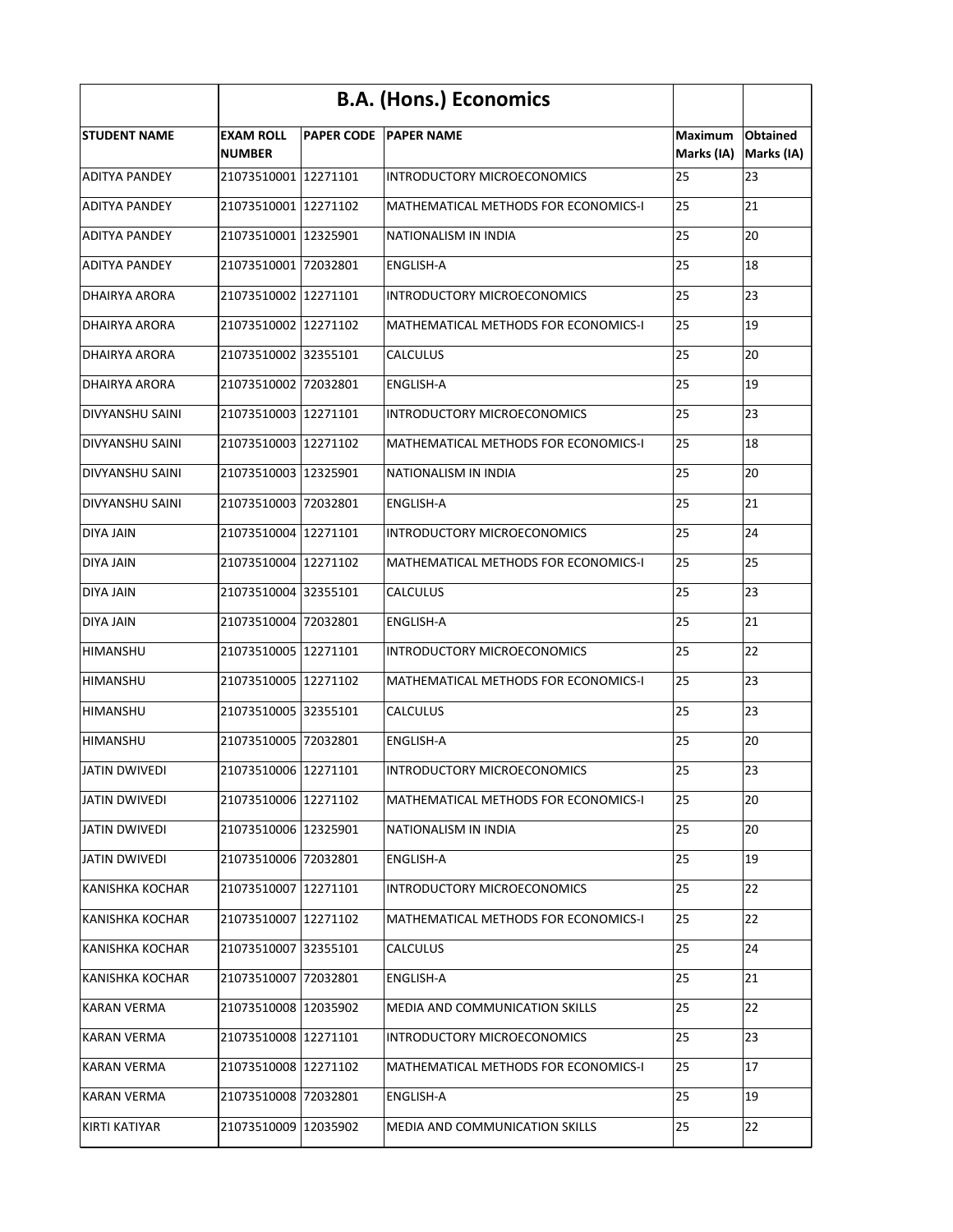| KIRTI KATIYAR                               | 21073510009 12271101 | INTRODUCTORY MICROECONOMICS           | 25 | 24 |
|---------------------------------------------|----------------------|---------------------------------------|----|----|
| KIRTI KATIYAR                               | 21073510009 12271102 | MATHEMATICAL METHODS FOR ECONOMICS-I  | 25 | 22 |
| KIRTI KATIYAR                               | 21073510009 72032801 | <b>ENGLISH-A</b>                      | 25 | 19 |
| MANSHI DABAS                                | 21073510010 12035902 | <b>MEDIA AND COMMUNICATION SKILLS</b> | 25 | 15 |
| MANSHI DABAS                                | 21073510010 12271101 | INTRODUCTORY MICROECONOMICS           | 25 | 23 |
| MANSHI DABAS                                | 21073510010 12271102 | MATHEMATICAL METHODS FOR ECONOMICS-I  | 25 | 17 |
| MANSHI DABAS                                | 21073510010 72032801 | <b>ENGLISH-A</b>                      | 25 | 21 |
| <b>MUKHTAR AHMED</b>                        | 21073510011 12271101 | INTRODUCTORY MICROECONOMICS           | 25 | 21 |
| <b>MUKHTAR AHMED</b>                        | 21073510011 12271102 | MATHEMATICAL METHODS FOR ECONOMICS-I  | 25 | 16 |
| MUKHTAR AHMED                               | 21073510011 32355101 | <b>CALCULUS</b>                       | 25 | 23 |
| MUKHTAR AHMED                               | 21073510011 72032801 | <b>ENGLISH-A</b>                      | 25 | 21 |
| <b>I</b> MUSKAAN BHATIA                     | 21073510012 12271101 | <b>INTRODUCTORY MICROECONOMICS</b>    | 25 | 23 |
| MUSKAAN BHATIA                              | 21073510012 12271102 | MATHEMATICAL METHODS FOR ECONOMICS-I  | 25 | 24 |
| MUSKAAN BHATIA                              | 21073510012 12325901 | NATIONALISM IN INDIA                  | 25 | 19 |
| MUSKAAN BHATIA                              | 21073510012 72032801 | <b>ENGLISH-A</b>                      | 25 | 20 |
| MUSKAN TYAGI                                | 21073510013 12035902 | MEDIA AND COMMUNICATION SKILLS        | 25 | 22 |
| MUSKAN TYAGI                                | 21073510013 12271101 | INTRODUCTORY MICROECONOMICS           | 25 | 24 |
| IMUSKAN TYAGI                               | 21073510013 12271102 | MATHEMATICAL METHODS FOR ECONOMICS-I  | 25 | 24 |
| MUSKAN TYAGI                                | 21073510013 72032801 | <b>ENGLISH-A</b>                      | 25 | 20 |
| PANKHURI GOEL                               | 21073510014 12035902 | MEDIA AND COMMUNICATION SKILLS        | 25 | 23 |
| <b>PANKHURI GOEL</b>                        | 21073510014 12271101 | INTRODUCTORY MICROECONOMICS           | 25 | 24 |
| <b>PANKHURI GOEL</b>                        | 21073510014 12271102 | MATHEMATICAL METHODS FOR ECONOMICS-I  | 25 | 24 |
| <b>PANKHURI GOEL</b>                        | 21073510014 72032801 | <b>ENGLISH-A</b>                      | 25 | 22 |
| PRANAYADITIYA BELWAI 21073510015   12271101 |                      | INTRODUCTORY MICROECONOMICS           | 25 | 24 |
| PRANAYADITIYA BELWAI 21073510015   12271102 |                      | MATHEMATICAL METHODS FOR ECONOMICS-I  | 25 | 22 |
| PRANAYADITIYA BELWAI 21073510015   12325901 |                      | NATIONALISM IN INDIA                  | 25 | 20 |
| PRANAYADITIYA BELWAI 21073510015 72032801   |                      | ENGLISH-A                             | 25 | 22 |
| <b>PRISH SONI</b>                           | 21073510016 12035902 | MEDIA AND COMMUNICATION SKILLS        | 25 | 18 |
| <b>PRISH SONI</b>                           | 21073510016 12271101 | INTRODUCTORY MICROECONOMICS           | 25 | 23 |
| <b>PRISH SONI</b>                           | 21073510016 12271102 | MATHEMATICAL METHODS FOR ECONOMICS-I  | 25 | 23 |
| <b>PRISH SONI</b>                           | 21073510016 72032801 | <b>ENGLISH-A</b>                      | 25 | 20 |
| <b>PRIYA SINGH</b>                          | 21073510017 12271101 | INTRODUCTORY MICROECONOMICS           | 25 | 21 |
| <b>PRIYA SINGH</b>                          | 21073510017 12271102 | MATHEMATICAL METHODS FOR ECONOMICS-I  | 25 | 12 |
| <b>PRIYA SINGH</b>                          | 21073510017 32355101 | <b>CALCULUS</b>                       | 25 | 0  |
| <b>PRIYA SINGH</b>                          | 21073510017 72032801 | <b>ENGLISH-A</b>                      | 25 | 19 |
|                                             |                      |                                       |    |    |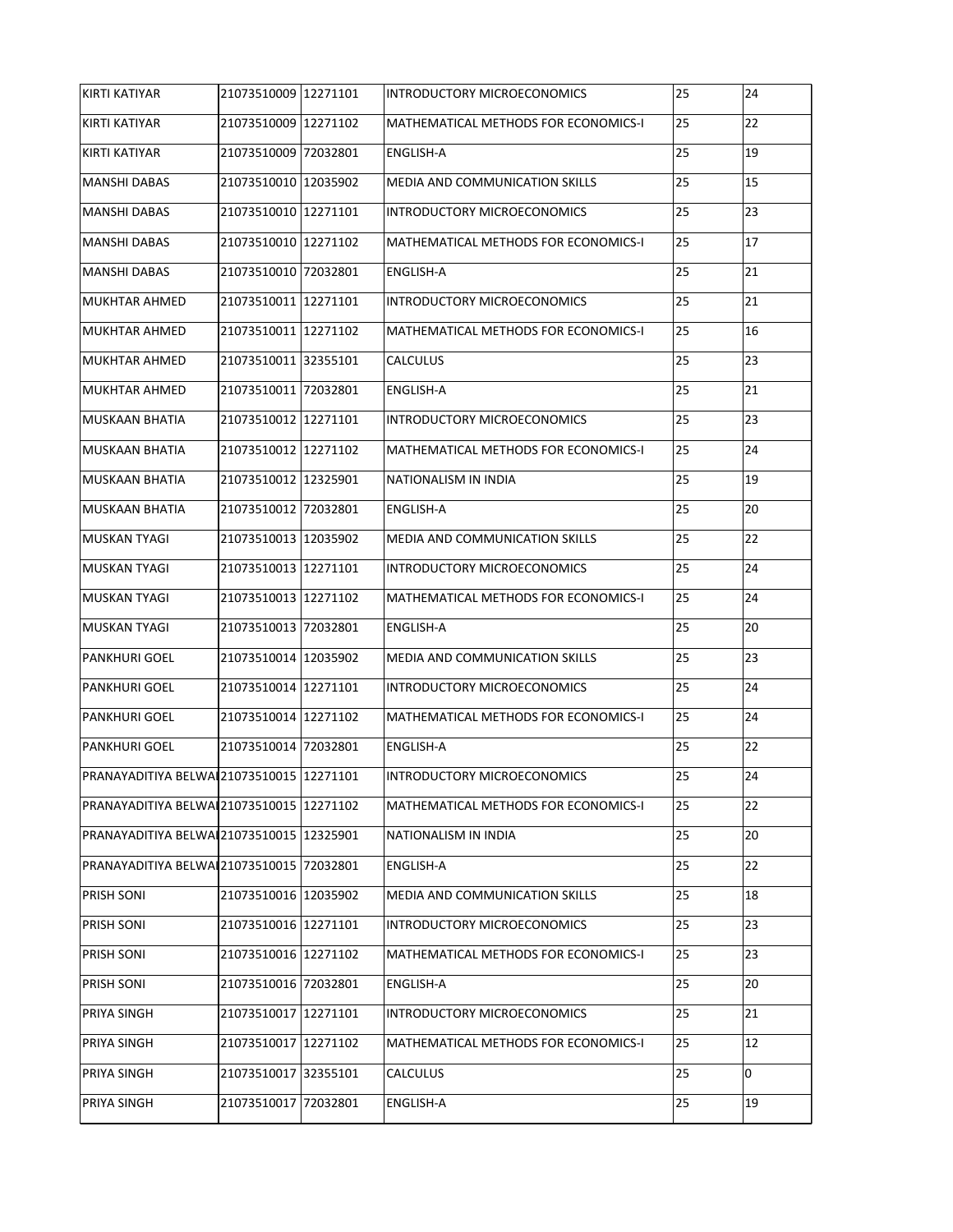| <b>PRIYANSHI ARORA</b> | 21073510018 12271101 | INTRODUCTORY MICROECONOMICS           | 25 | 23             |
|------------------------|----------------------|---------------------------------------|----|----------------|
| <b>PRIYANSHI ARORA</b> | 21073510018 12271102 | MATHEMATICAL METHODS FOR ECONOMICS-I  | 25 | 19             |
| <b>PRIYANSHI ARORA</b> | 21073510018 12325901 | NATIONALISM IN INDIA                  | 25 | 21             |
| <b>PRIYANSHI ARORA</b> | 21073510018 72032801 | <b>ENGLISH-A</b>                      | 25 | 19             |
| <b>RICHA AGARWAL</b>   | 21073510019 12271101 | INTRODUCTORY MICROECONOMICS           | 25 | 23             |
| <b>RICHA AGARWAL</b>   | 21073510019 12271102 | MATHEMATICAL METHODS FOR ECONOMICS-I  | 25 | 25             |
| <b>RICHA AGARWAL</b>   | 21073510019 12325901 | NATIONALISM IN INDIA                  | 25 | 21             |
| <b>RICHA AGARWAL</b>   | 21073510019 72032801 | <b>ENGLISH-A</b>                      | 25 | 19             |
| <b>RISHI GUPTA</b>     | 21073510020 12271101 | INTRODUCTORY MICROECONOMICS           | 25 | 24             |
| <b>RISHI GUPTA</b>     | 21073510020 12271102 | MATHEMATICAL METHODS FOR ECONOMICS-I  | 25 | 23             |
| <b>RISHI GUPTA</b>     | 21073510020 12555101 | YOGA AND STRESS MANAGEMENT            | 25 | 23             |
| <b>RISHI GUPTA</b>     | 21073510020 72032801 | <b>ENGLISH-A</b>                      | 25 | 19             |
| <b>SANJU KUMAR</b>     | 21073510021 12271101 | INTRODUCTORY MICROECONOMICS           | 25 | 21             |
| <b>SANJU KUMAR</b>     | 21073510021 12271102 | MATHEMATICAL METHODS FOR ECONOMICS-I  | 25 | 12             |
| <b>SANJU KUMAR</b>     | 21073510021 12325901 | NATIONALISM IN INDIA                  | 25 | 20             |
| <b>SANJU KUMAR</b>     | 21073510021 72032801 | <b>ENGLISH-A</b>                      | 25 | 18             |
| <b>SARTHAK JAIN</b>    | 21073510022 12271101 | INTRODUCTORY MICROECONOMICS           | 25 | 24             |
| <b>SARTHAK JAIN</b>    | 21073510022 12271102 | MATHEMATICAL METHODS FOR ECONOMICS-I  | 25 | 18             |
| <b>SARTHAK JAIN</b>    | 21073510022 32355101 | <b>CALCULUS</b>                       | 25 | 24             |
| <b>SARTHAK JAIN</b>    | 21073510022 72032801 | ENGLISH-A                             | 25 | 22             |
| <b>SHANTANU TYAGI</b>  | 21073510023 12035902 | MEDIA AND COMMUNICATION SKILLS        | 25 | 0              |
| <b>SHANTANU TYAGI</b>  | 21073510023 12271101 | INTRODUCTORY MICROECONOMICS           | 25 | 0              |
| <b>SHANTANU TYAGI</b>  | 21073510023 12271102 | MATHEMATICAL METHODS FOR ECONOMICS-I  | 25 | 10             |
| <b>SHANTANU TYAGI</b>  | 21073510023 72032801 | ENGLISH-A                             | 25 | 19             |
| <b>SIDDHARTH KUMAR</b> | 21073510024 12035902 | MEDIA AND COMMUNICATION SKILLS        | 25 | $\overline{2}$ |
| <b>SIDDHARTH KUMAR</b> | 21073510024 12271101 | INTRODUCTORY MICROECONOMICS           | 25 | 24             |
| <b>SIDDHARTH KUMAR</b> | 21073510024 12271102 | MATHEMATICAL METHODS FOR ECONOMICS-I  | 25 | 22             |
| <b>SIDDHARTH KUMAR</b> | 21073510024 72032801 | <b>ENGLISH-A</b>                      | 25 | 20             |
| <b>SRISHTI VERMA</b>   | 21073510025 12035902 | <b>MEDIA AND COMMUNICATION SKILLS</b> | 25 | 22             |
| <b>SRISHTI VERMA</b>   | 21073510025 12271101 | INTRODUCTORY MICROECONOMICS           | 25 | 23             |
| <b>SRISHTI VERMA</b>   | 21073510025 12271102 | MATHEMATICAL METHODS FOR ECONOMICS-I  | 25 | 20             |
| <b>SRISHTI VERMA</b>   | 21073510025 72032801 | ENGLISH-A                             | 25 | 20             |
| <b>TISHA CHANGIA</b>   | 21073510026 12035902 | MEDIA AND COMMUNICATION SKILLS        | 25 | 22             |
| <b>TISHA CHANGIA</b>   | 21073510026 12271101 | INTRODUCTORY MICROECONOMICS           | 25 | 23             |
| <b>TISHA CHANGIA</b>   | 21073510026 12271102 | MATHEMATICAL METHODS FOR ECONOMICS-I  | 25 | 23             |